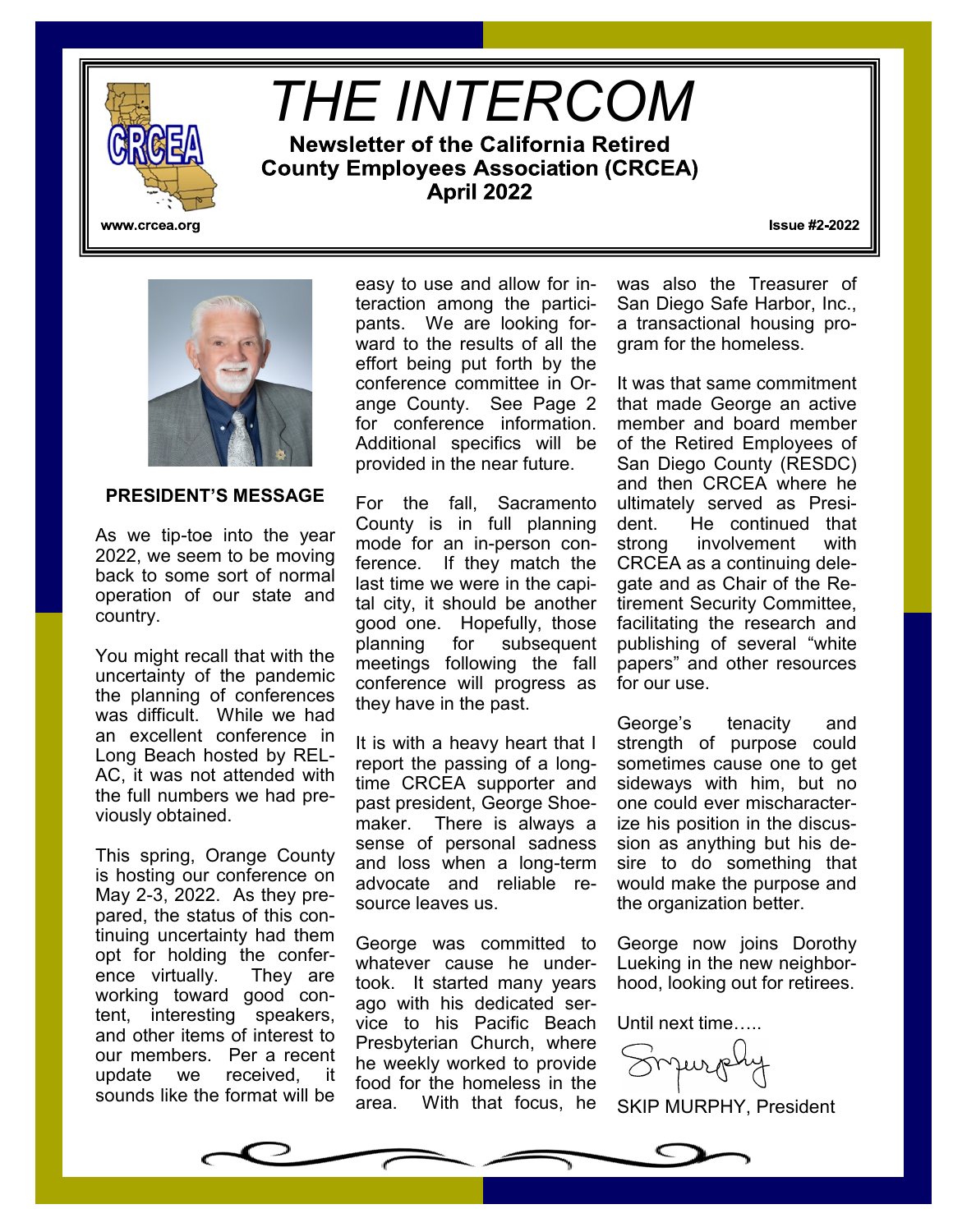.

### **Save the Dates — May 2-3, 2022**

### **Join the CRCEA Spring 2022 Conference as we launch the first VIRTUAL event! Hosted by Retired Employees Association of Orange County - REAOC**

We're so excited to share the good news that our CRCEA Spring Conference 2022 will soon arrive on your screens on Monday, May 2 and Tuesday, May 3. We have a terrific lineup of speakers including:

- CRCEA's longtime friend **Hank Kim**, Executive Director of NCPERS
- Keynote Speaker **Tom Sullivan**, American singer, actor and motivational speaker. A regular on ABC's Good Morning America and a dear friend of Betty White. *It's a privilege to have him.*
- **Neil Sahota**, IBM Master Inventor, United Nations Artificial Intelligence( AI) and UCI professor; How will AI impact us individually and our pension systems?
- **Sara Mednick, Ph.D**., a well-regarded researcher on sleep at UCI and author of Take A Nap! Change Your Life.

The conference will follow our traditional agenda including breakout sessions and of course a virtual happy hour! Singer, songwriter Jerry McFarland will join us from Sedona, Arizona playing his guitar and singing songs that we all love and know. And, of course, RAFFLE prizes.

Be on the look out for **EMAILS** detailing how to **register on-line.** Attendees need to **register in advance**. After registering you will receive a confirmation email containing information about joining the conference. You will be offered some dates/times to attend a brief training regarding how to navigate your visit to our virtual conference space. Training will be available throughout the conference if you need a refresher.

You will be surprised how easy this will be…If you use multiple emails please remember which one you use for registration as that email will be needed for logging into the conference.

And, all along the way there will be assistants available to answer questions and provide guidance.

**Conference Costs:**

\$75.00 for the County Delegate or Representative \$25.00 for all others who attend

**We look forward to seeing you May 2 and May 3, 2022!**

**Linda Robinson and Doug Storm Co-Presidents, REAOC**

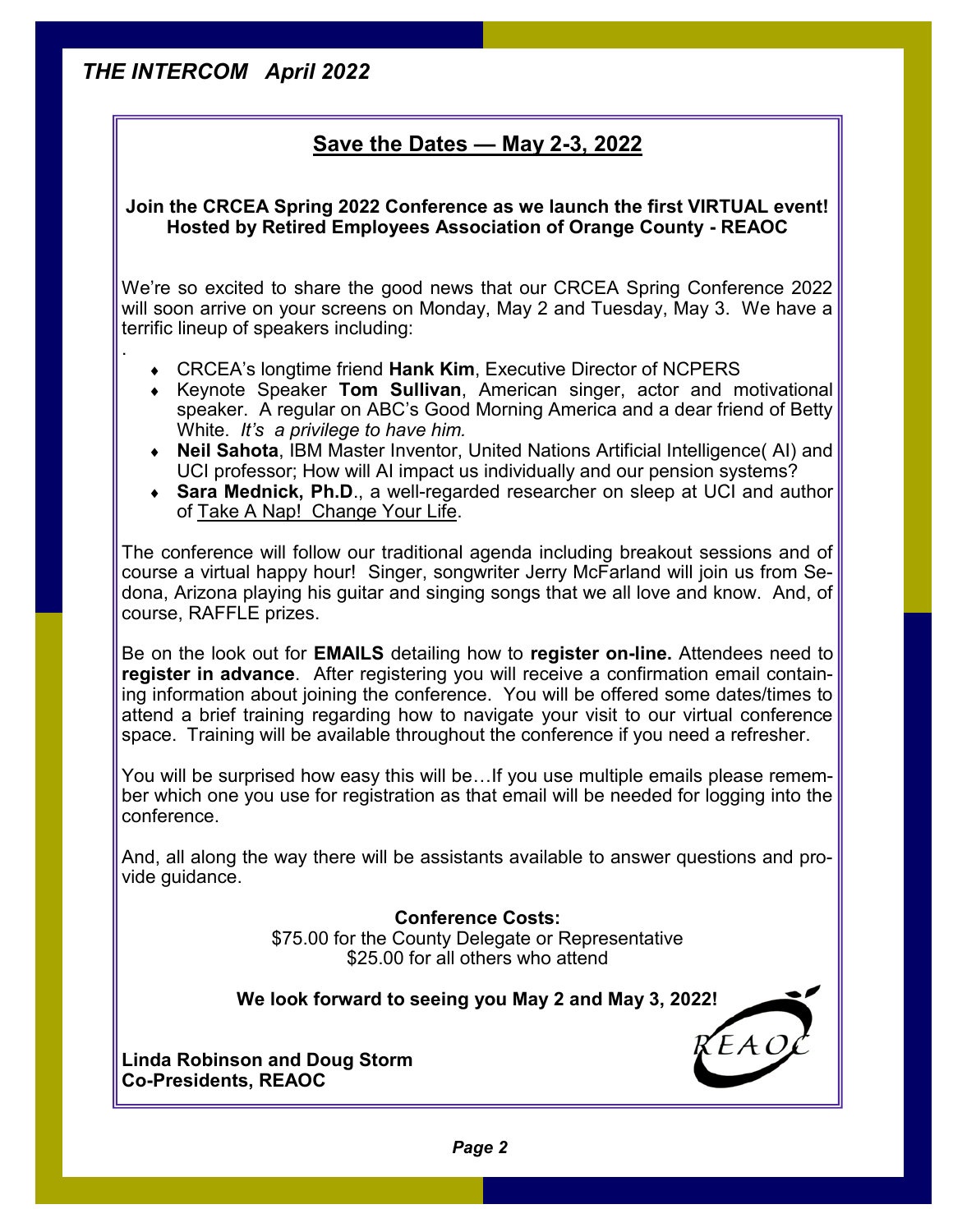### **DO YOU KNOW THESE THINGS ABOUT HEALTH?**

- Laughing is good for the heart and can increase blood flow by 20 percent.
- People who are more optimistic also tend to have healthier behaviors such as diet and exercise - that contribute to longevity.
- $\Diamond$  Sitting and sleeping are great in moderation, but too much can increase your chances of an early death.
- $\Diamond$  A lack of exercise now causes as many deaths as smoking.
- $\Diamond$  Just like all muscles, the brain needs to be exercised and cared for to ensure you are performing and feeling your best.
- Learning a new language or playing a musical instrument gives your brain a boost.
- Maintaining good relationships with your friends and family, reduces harmful levels of stress and boosts your immune system.
- $\Diamond$  Walking outside or spending time in green space can reduce negative thoughts and boost self-esteem.
- Walking at a fast pace for three hours, or more at least once a week, can reduce your risk of heart disease by up to 65%.
- Drinking at least five glasses of water a day can reduce your chances of suffering from a heart attack by 40%.
- $\Diamond$  The spinal disc core is comprised of a large volume of water, therefore, dehydration could lead to back pain.
- $\Diamond$  Breathing deeply in moments of stress, or anytime during the day, brings many benefits such as better circulation, decreased anxiety, and reduced blood pressure.

*www.thegoodbody.com*



*Page 3*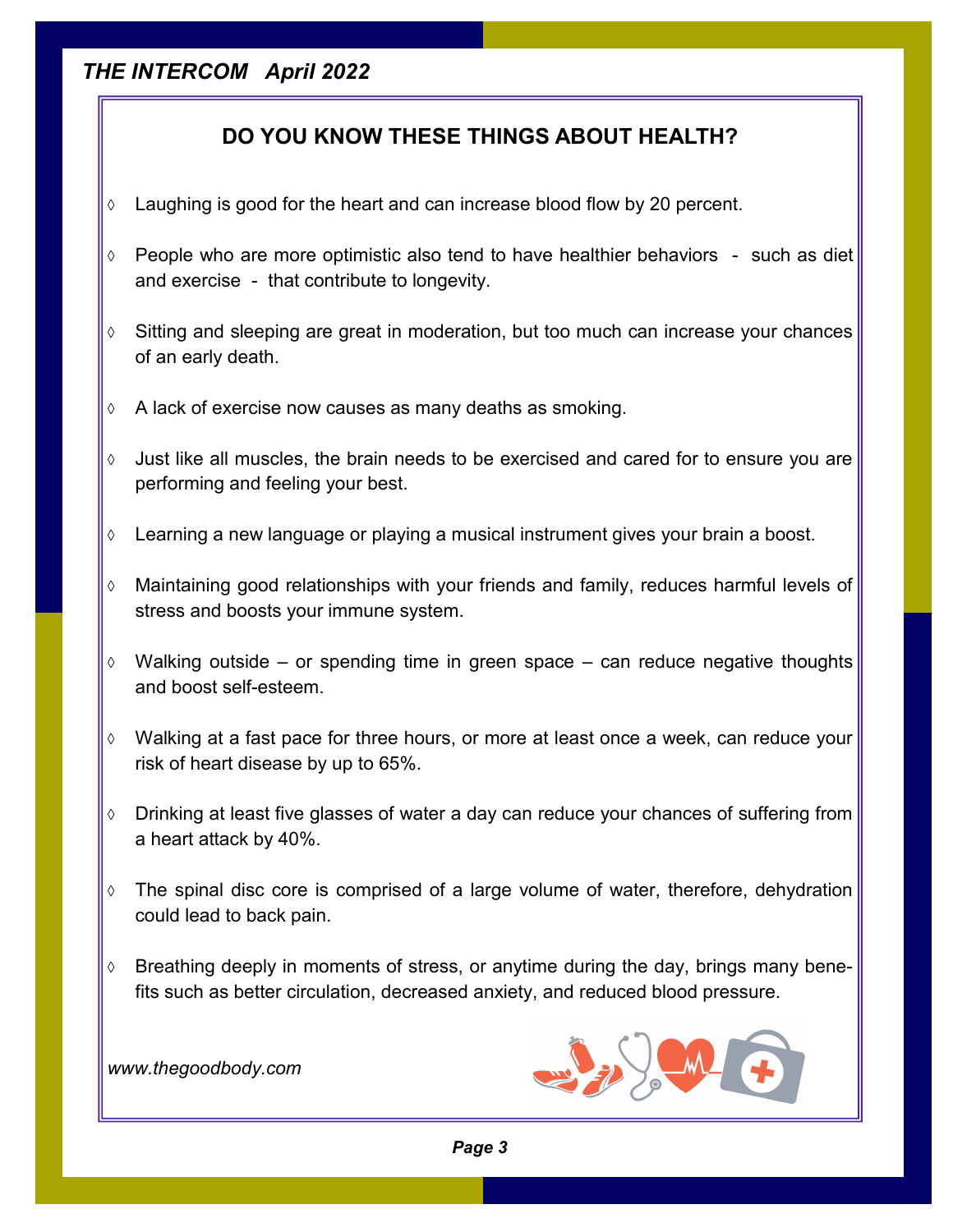# Simple Formula for Living

- + five beneath your means.
- Return everything you borrow.
- + Stop blaming others.
- Admit it when you make a mistake.
- Listen more; talk less.
- Strive for excellence, not perfection.
- Be on time.
- Let someone cut ahead of you in line.
- Take time to be alone.
- Be humble.
- Cultivate good manners.
- Accept that life isn't always fair.
- Know when to keep quiet.
- Go an entire day without criticizing.
- Learn from the past.
- Plan for the future.
- Live in the present.

# **IF YOU ONLY FOCUS ON THE PROBLEM**





### **Future CRCEA Conferences**

With optimism, and in the spirit of continued opportunities to get together, following is the schedule for the next several conferences:

Spring 2022 (Virtual) Orange (REAOC)

**Fall 2022** Sacramento (SCREA)

Spring 2023 San Bernardino (RESBC)

**Fall 2023** San Joaquin (RPESJC)

> Spring 2024 Kern (REOKC)

**Fall 2024** Contra Costa (CCCREA)

WE HOPE YOU WILL BE **ABLE TO JOIN US FOR GREAT INFORMATION, NETWORKING, AND,** OF COURSE, FUN!